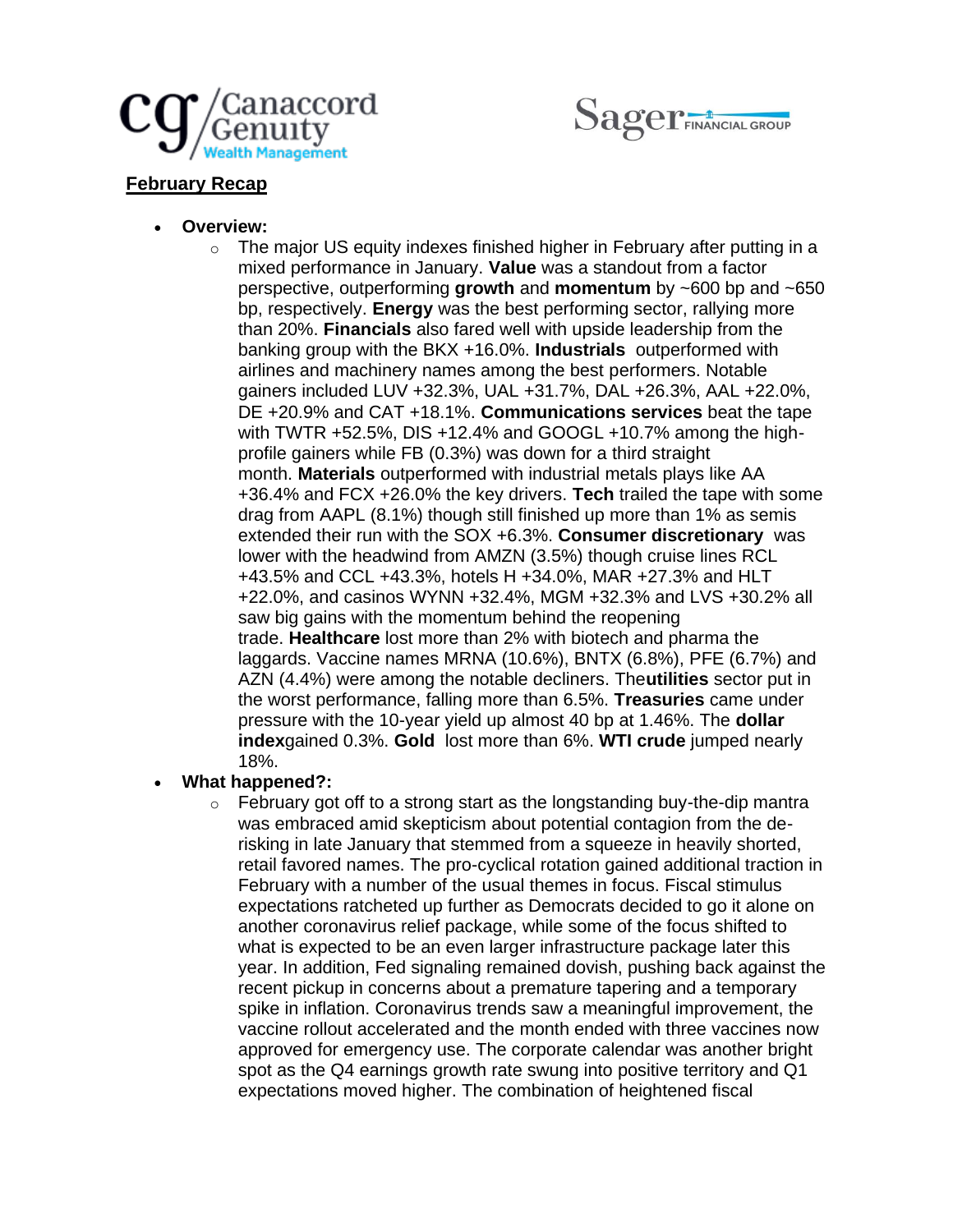



expectations, the continued central bank liquidity tailwind, a sharp decline in coronavirus cases, vaccine progress and upside risk to consensus economic and earnings growth forecasts were also the widely cited forces behind the backup in yields this month. While the initial focus was on rising inflation expectations, higher real rates generated some concern late in the month.

### • **Democrats decide to go it alone and go big on coronavirus relief package:**

o Fiscal stimulus expectations ratcheted higher in February as Democrats decided to "go big" on coronavirus relief rather than trying to reach a compromise with moderate Republicans. The House passed a \$1.9T plan at the end of the month that was largely similar to the proposal from the Biden administration. It included ~\$422B in stimulus checks, ~\$3505B for state and local governments, a boost in supplemental unemployment benefits from \$300 per week to \$400, \$160B to combat the coronavirus, and a \$15 minimum wage. The minimum wage increase plan will have to come out of the Senate version following a ruling by the Senate parliamentarian that it cannot be included in legislation passed via budget reconciliation. There have also been thoughts that the overall price tag could come down a bit to address some of the select concerns on the part of centrist Democrats in the Senate. However, Democrats are still expected to deliver a package worth \$1.5T+ to President Biden to sign before the [14-Mar](https://urldefense.com/v3/__http:/x-apple-data-detectors:/*5__;Lw!!Ei9jbvzSmg!HGn0849GKpmidENUo3lwDVAzuZoqne4BQPYkort7q1Fo5_3Kf6X0zSHhbV8rkb0$) expiration of extended unemployment benefits. This will put the total fiscal policy response to the coronavirus crisis at nearly 25% of GDP vs the ~10% decline in the economy at the height of the pandemic. With a large coronavirus relief package essentially a done deal, some of the focus in Washington has already started to shift to infrastructure stimulus that could be worth ~\$3T.

#### • **Fed messaging stays dovish:**

 $\circ$  Fed messaging was consistently dovish in February. Takeaways from the January FOMC minutes fit with the notion of a Fed that wants to avoid a repeat of past policy mistakes like the taper tantrum. The minutes did not provide any new color on the timing of any changes to the asset purchase program, but did reiterate that it would take "some time" before substantial further progress toward its employment and inflation goals had been achieved. They also stressed the importance of distinguishing between a temporary spike in inflation (expected this spring) and a longer-term trend change. Multiple Fed speakers emphasized these themes throughout the month of February, including Fed Chair Powell. Powell also repeatedly stressed that sustained labor-market strength is still a long way away, fitting with the Fed's heightened focus on employment. The broader central bank liquidity tailwind also remained in focus in February. The Fed's balance sheet stood at a record \$7.59T at the end of the month, having increased by \$3.43T over the last year. BofA noted the Fed's balance sheet is now 36% of GDP, well above the 3% for WWI, 11% for WWII and 15% seen after the global financial crisis. It also pointed out that global central banks have purchased \$1.1B of financial assets every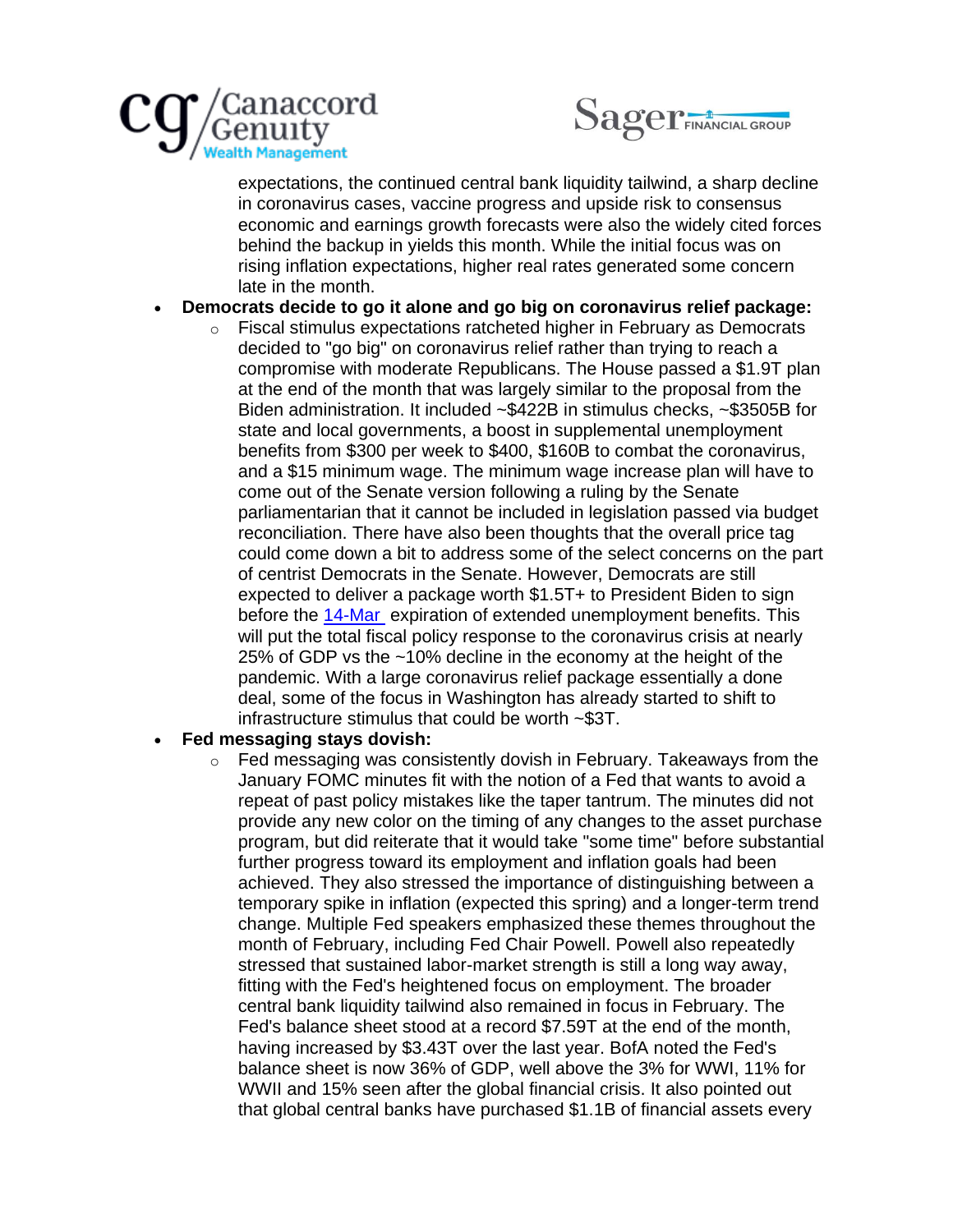



hour since March. JPMorgan put the G5 central bank balance sheet at nearly \$30T at the end of the month.

#### • **Big ramp in coronavirus vaccine supply on the horizon:**

o Coronavirus headlines contributed to the positive risk sentiment in February. Late in the month, US coronavirus cases were down ~75% from their mid-January peak while hospitalizations were also meaningfully lower. Improving coronavirus case trends saw governors across the country and across the political aisle lift coronavirus restrictions, including mask mandates and capacity limits [\(The Hill \)](http://click.crm.cgf.com/?qs=c012d19da59b30474e1554f6e220ef0b097a306a02c6e22ac98fffd6a7926a89570671f3e566e2a31c999c4d27f9efb0). The vaccine rollout continued to gain momentum with more than 75M doses administered by the end of February. In addition, as widely expected, the FDA granted emergency use authorization for J&J's vaccine at the end of the month. While the J&J vaccine has a lower efficacy than the two other approved jabs, it benefits from a single-shot dosing regimen and less complicated storage requirements. There was a lot of discussion throughout the month about a near-term ramp in US vaccine supply. [Bloomberg](http://click.crm.cgf.com/?qs=c012d19da59b3047ca0dc9299f0d3bf5e23d536ceb89fe02613bb5684ffd91856becdcb7f59f2a9de8a088b60eaff86b) noted the number of vaccine doses delivered in the US should rise from the current pace of 10-15M a week to nearly 20M a week in March, more than 25M a week in April and May, and over 30M a week by June.

#### • **Q4 earnings growth swings into positive territory:**

 $\circ$  Early February saw the blended Q4 earnings growth rate swing into positive territory. According to **FactSet**, it stood at +3.9% at the end of the month with 96% of S&P 500 companies having reported. This compared to the 12.7% decline expected at the start of Q4 and the 8.8% decline forecast just before the start of earnings season. Close to 80% of reporters have exceeded consensus estimates while in aggregate, companies have reported earnings nearly 15% above expectations. In addition, expectations for Q1 earnings growth ended February at +21.5%, up from +16.5% in early January, despite some earlier concerns about downside risks from lingering coronavirus restrictions. While beats tended to underwhelm the market, this was not too surprising given that estimates had again moved higher over the course of Q4. This was particularly an issue for some of the at-home winners, where concerns about sustainability have been exacerbated by the more recent improvement in coronavirus trends, along with the momentum behind the pro-cyclical rotation. At the same time, Q4 results brought more evidence of a COVIDdriven acceleration of secular growth and disruption themes. Elevated margins, inflation and rising input costs, pricing power and productivity tailwinds, pent-up savings, more aggressive capital allocation and fairly positive corporate commentary were some of the other highlights from Q4 earnings season.

#### o **Big bond yield backup to end the month:**

 $\circ$  The last couple of weeks of February saw a big backup in bond yields though there was no one specific factor behind the move. Bond yields have been trending higher since August on the more resilient macro and earnings backdrops, Fed policy framework